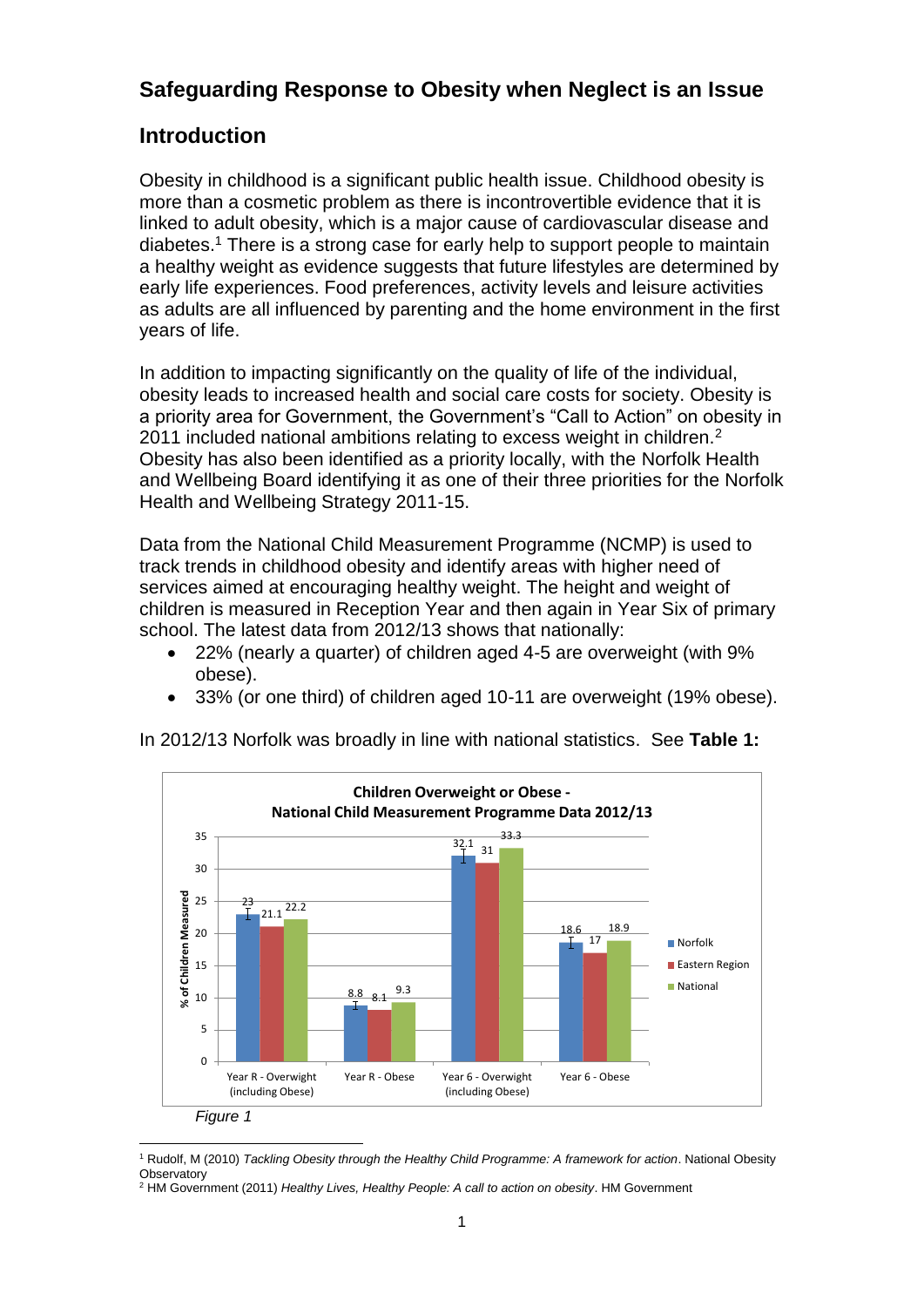For more data on the National Child Measurement Programme (NCMP) go to: **[http://fingertips.phe.org.uk/profile/national-child-measurement](http://fingertips.phe.org.uk/profile/national-child-measurement-programme/data)[programme/data](http://fingertips.phe.org.uk/profile/national-child-measurement-programme/data)**

Importantly childhood obesity is a significant health inequality with higher rates amongst children in disadvantaged areas and some ethnic groups.<sup>3</sup> In Norfolk there are a third more obese children in the most deprived areas than in the least deprived (the percentage of children aged 4-5 is 38 percent higher in the most deprived quintile and 31 percent higher for children aged 10-11). See **Table 2:**



Tackling obesity is one of the Norfolk Health & Wellbeing Board's top priorities. The physical risks and implications of obesity are well documented (see Appendix 1), but the links to safeguarding are harder to define.

### **When does obesity become a safeguarding issue?**

In July 2010, the British Medical Journal published an article by Dr Russell Viner from the UCL Institute of Child Health in London<sup>4</sup>, in which he and a group of child health experts, set out to review existing evidence and propose a framework for practice and is the source that links some obesity cases to safeguarding.

*Childhood obesity alone is a concern, but not usually a child protection concern* — A consultation with a family with an obese child should not raise child protection concerns if obesity is the only cause for concern. The root causes of obesity are complex that it is untenable to institute child protection actions relating parental neglect to the cause of their child's obesity. However, professionals working with obese children should be mindful of the possible role of abuse or neglect in contributing to obesity. Older children and

l <sup>3</sup> HM Government (2011) *Healthy Lives, Healthy People: A call to action on obesit*y. HM Government

<sup>4</sup> Russell Viner, British Medical Journal, 21 August 2010, Volume 341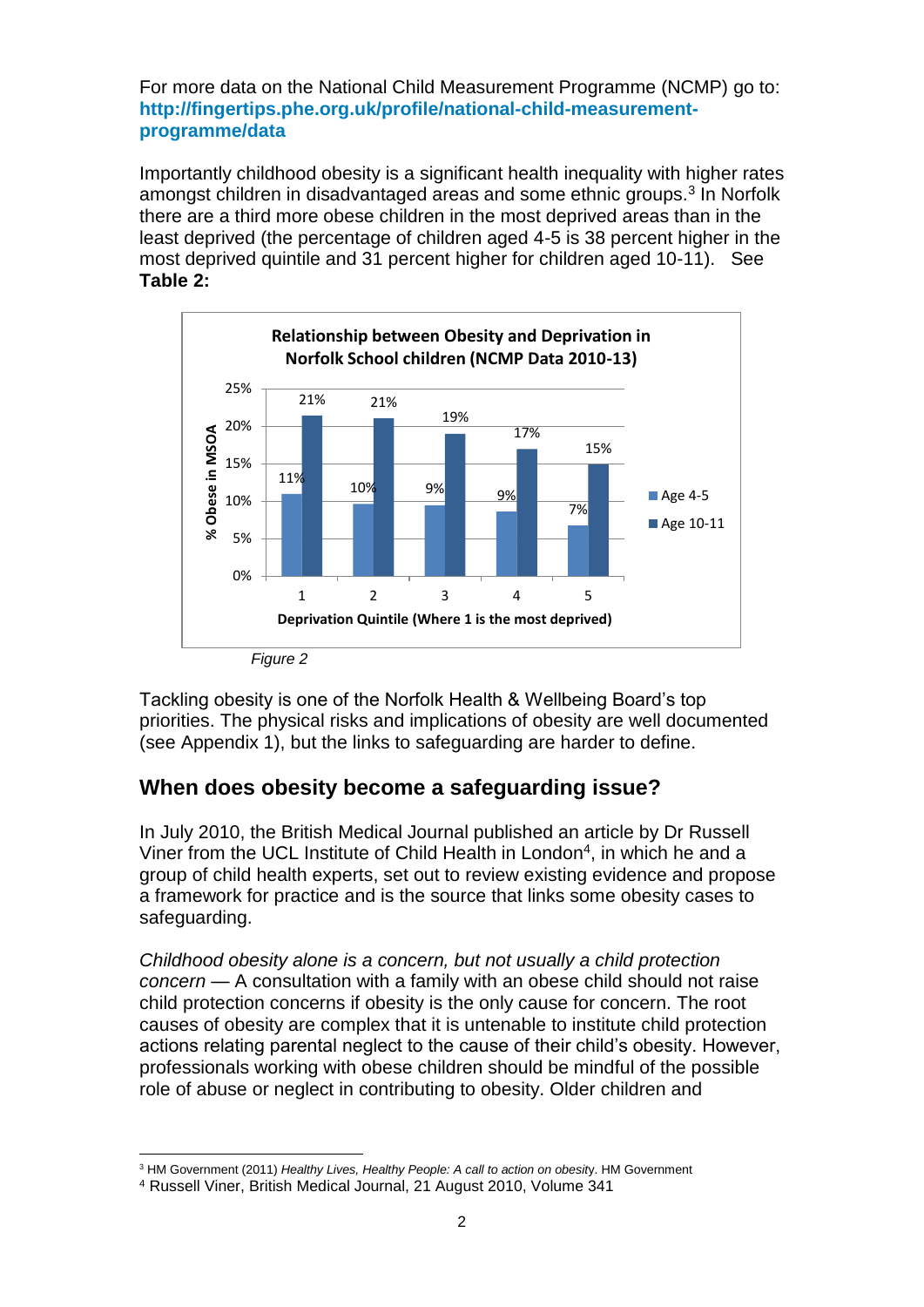adolescents should be offered the chance to talk apart from their parents to explore their understanding of their weight issues.

*Failure to reduce overweight alone is not a child protection concern* — The outcomes of weight management programmes for childhood obesity are mixed at best, with the body mass index of some children falling substantially and that of others increasing despite high family commitment. As obesity remains extremely difficult for professionals to treat, it is untenable to criticise parents for failing to address it successfully if they engage adequately with treatment.

*Consistent failure to change lifestyle and engage with outside support can indicate neglect, particularly in younger children —* Parental failure to provide their children with adequate treatment for a chronic illness (asthma, diabetes, epilepsy, etc) is a well accepted reason for a child protection registration for neglect. Childhood obesity only becomes a child protection concern when parents behave in a way that actively promotes treatment failure in a child who is at serious risk from obesity and when the parents or carers understand what is required, and are helped to engage with the treatment programme. Parental behaviours of concern include:

- consistently failing to attend appointments;
- refusing to engage with various professionals or with weight management initiatives; or
- actively subverting weight management initiatives.

These behaviours are of particular concern if an obese child is at imminent risk of comorbidity—for example, obstructive sleep apnoea, hypertension, type 2 diabetes, or mobility restrictions. Clear objective evidence of this behaviour over a sustained period is required, and the treatment offered must have been adequate and evidence based.

*Obesity may be part of wider concerns about neglect or emotional abuse —* Obesity is likely to be one part of wider concerns about the child's welfare for example, poor school attendance, exposure to or involvement in violence, neglect, poor hygiene, parental mental health problems, emotional and behavioural difficulties, or other medical concerns. It is essential to evaluate other aspects of the child's health and wellbeing and determine if concerns are shared by other professionals such as the family general practitioner or education services. This will require a multidisciplinary assessment, including psychology or other mental health assessment. If concerns are expressed, a multi-agency meeting is appropriate.

*Assessment should include systemic (family and environmental) factors —* As with any childhood behaviour, understanding what maintains a problem involves understanding factors within the child and their context. Assessment of parental capacity to respond to that particular child's needs is central to this, such as parent(s) struggling to control their own weight and eating, but they are not the only factors. For example, a child who lives in an area where it is unsafe to play outdoors is inevitably at greater risk. Admission to hospital or other controlled environment may be useful because it allows a more detailed assessment of behaviours and parent-child interactions. However,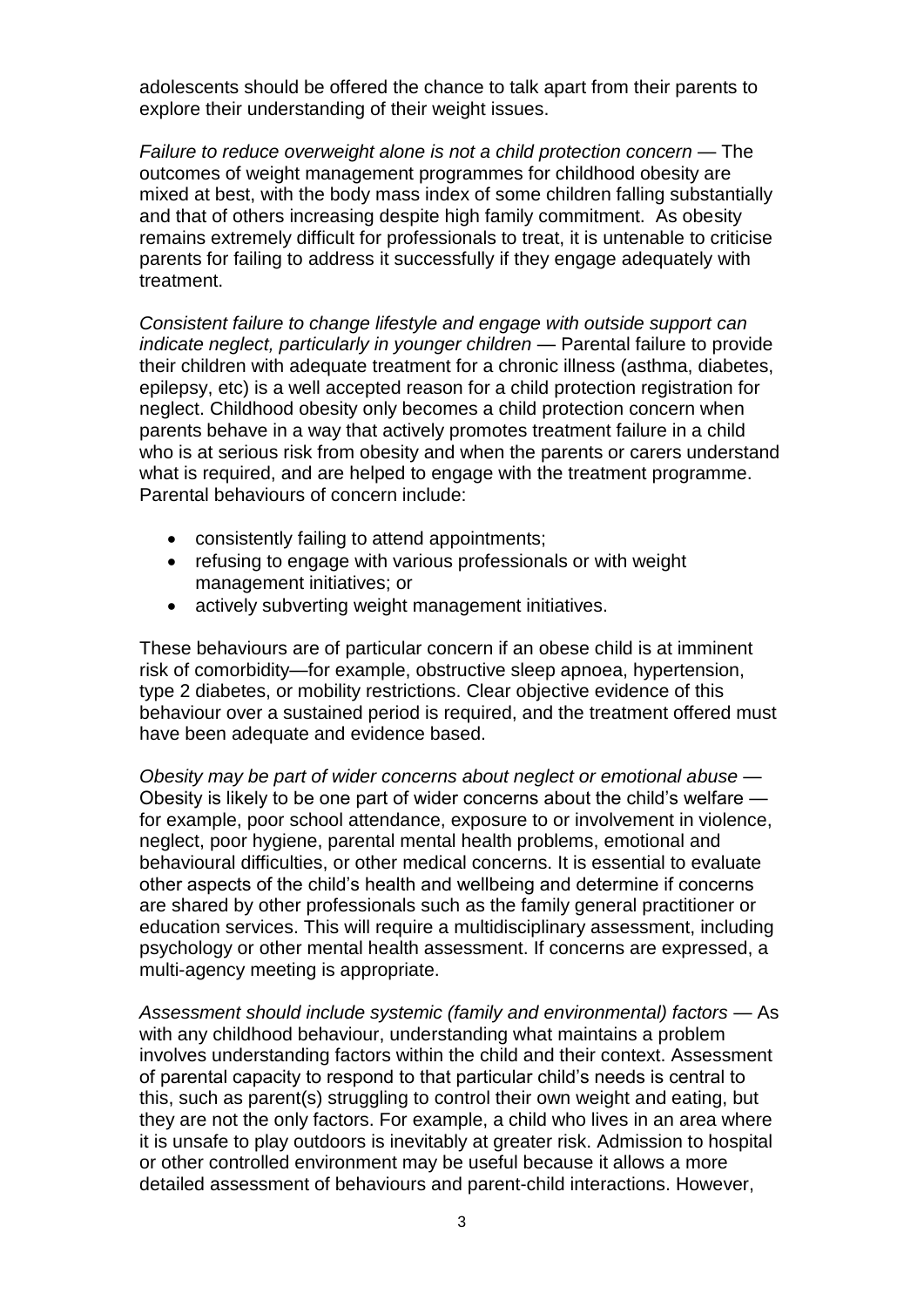admission removes a child from his or her wider familiar environment as well as from parents so weight loss in a controlled environment is not evidence of neglect or abuse.

It is envisaged that only a very small number of children will reach the safeguarding threshold in relation to obesity linked to neglect. There are a number of definitions of childhood obesity, and even the most conservative the International Obesity Taskforce thresholds — are too inclusive to be useful as a guide to child protection concerns, encompassing a significant percentage of current Norfolk children (see Table 1 above).

This policy recognises that weight management is an emotive issue and many families struggle to maintain a healthy diet and take the recommended amount of physical activity. Wherever possible, it is important to work with families to understand potential risks and signs of safety. Morbid obesity can affect a child's outcomes in a number of ways, including academic achievement and emotional wellbeing; in a very small minority of cases, obesity can be life threatening. It is imperative that any parent or carer who is trying to manage their child's weight understands the risks and has access to appropriate support and guidance.

As in all areas of child health, we have a duty to be open to the possibility of child neglect or abuse in any form. When assessing such children, a comprehensive picture of the child's functioning from a health, psychological, and educational perspective is necessary.

#### **This policy should be read with reference to the NSCB Neglect Strategy.**

## **The Child & Family**

Obesity is the most common nutritional disorder affecting children, and is much more common in families living in poverty and those from some ethnic minorities. For more detail visit the National Obesity Observatory website: **<http://www.noo.org.uk/>**

NB Consideration must be given to cultural and ethnic influences when considering obesity as a potential harm in safeguarding children. In particular an understanding of varying approaches to what constitutes; healthy foods, food preparation, exercise and a healthy weight must be explored in the cultural context of the family. It is important not to make assumptions about, or stigmatise, certain cultural beliefs in regard to weight nor the belief system which sits behind those values. This may require some education and wider consultation to be undertaken by the practitioner when working with culturally diverse groups thus ensuring a parity of approach and assessment of risk.

Being overweight or obese in childhood has both short-term and longer-term consequences for health. Moreover, once severe, obesity is very difficult to treat effectively.

In addition to the physical consequences of obesity, children experience significant emotional and psychological distress. Teasing and discrimination is not uncommon, with resultant low self-esteem anxiety and depression.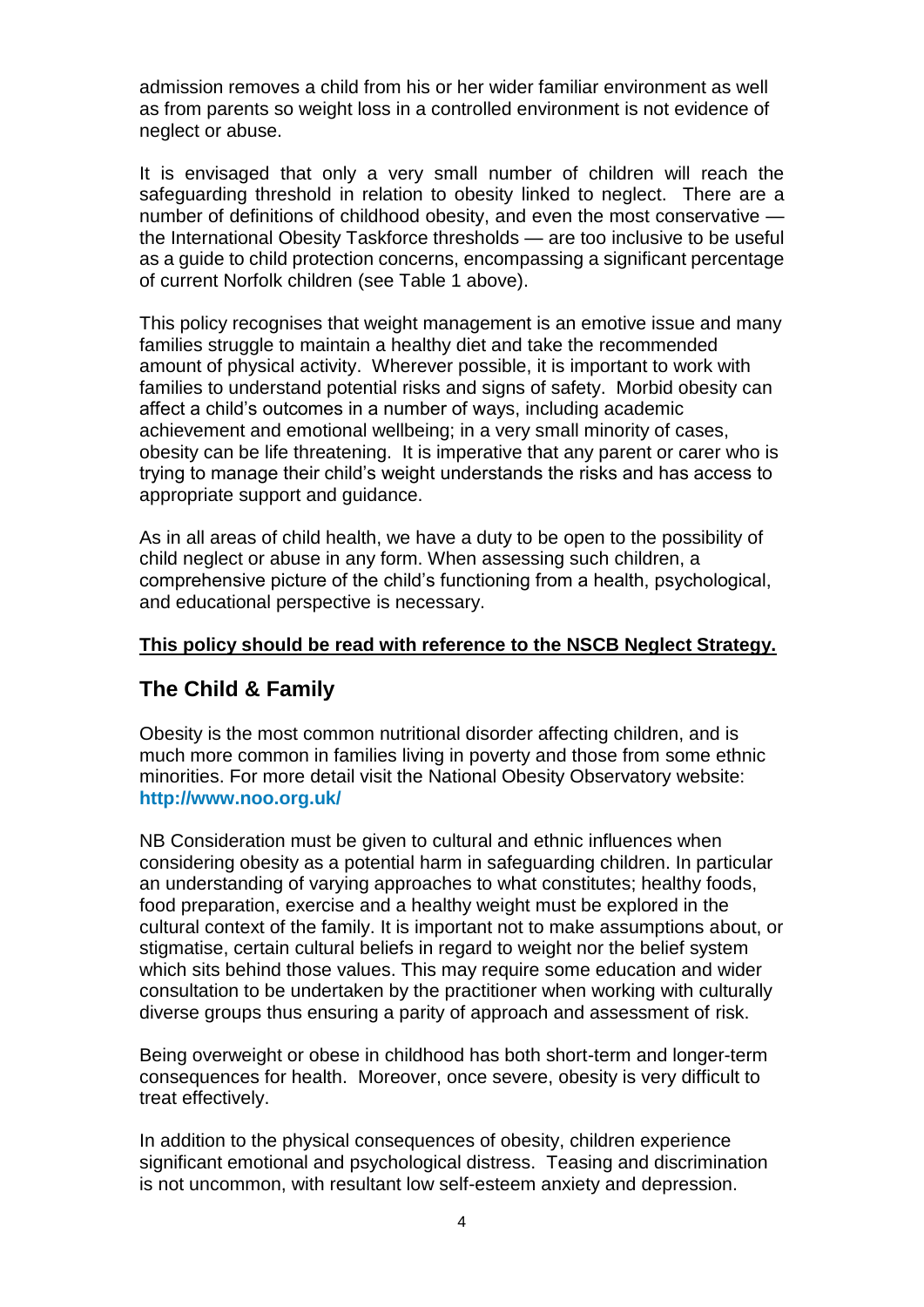When severe, (morbid obesity), it may have serious health implications for the child (see Fig.1, Appendix 1). The health risks increase with duration and severity of obesity and in rare instances may have a fatal outcome.

For the most part, childhood obesity is so called "simple obesity", arising from a chronic imbalance between energy intake and activity. Often this reflects the family environment, and one or both parents is commonly overweight or obese. Obese children are more often ill, experience more day-to-day health issues (e.g. breathlessness, discomfort, fatigue, etc), have greater school absence, healthcare attendances and hospital admissions. Obesity in childhood is often the harbinger of adult obesity, with greatly increased risks of disability, chronic ill-health and premature death.

Obesity may be part of a more complex health problem, which further jeopardises a child's wellbeing. Examples include obesity:

- In a child with a genetic condition, such as Prader-Willi Syndrome,
- In a child with autism or learning difficulties,
- Associated with other health problems, such as blindness or arthritis which hamper mobility,
- From treatment with steroids or other treatment known to increase risk of obesity,
- Complicated by asthma, obstructive sleep apnoea, Type 2 Diabetes or other obesity-related illness.

Some families and even professionals working with the family will use the attendant health issues to justify, explain or excuse the child's obesity. However the dual diagnosis of obesity and another health condition strains a family's ability to cope, and amplifies the risks to the individual child. It is this group of children in whom obesity most commonly becomes a safeguarding concern. There are of course exceptions, for example, a child on long term steroids particularly in a high dose will be obese and even the most attentive parent will struggle to address this. Therefore it is imperative to use professional judgement when considering each case.

## **Legal Framework, 1989 Children Act**

Where there is clear medical advice that the child is likely to suffer or is suffering significant harm from health conditions, specifically obesity and/or obesity related issues, as well as evidence that the care givers are unable or unwilling to engage in a plan that will realistically lead to improvements for that child, then the case requires action under Section 47 of the Children's Act.

Where there is medical advice that the child is unlikely to achieve /maintain a reasonable standard of health/well being, but parents are engaging and/or there is no immediate risk of significant harm, then the case requires action under Section 17 of the Children's Act.

For the purposes of this document, 'immediate' can be defined as risks escalating significantly within 12 months. Case management should be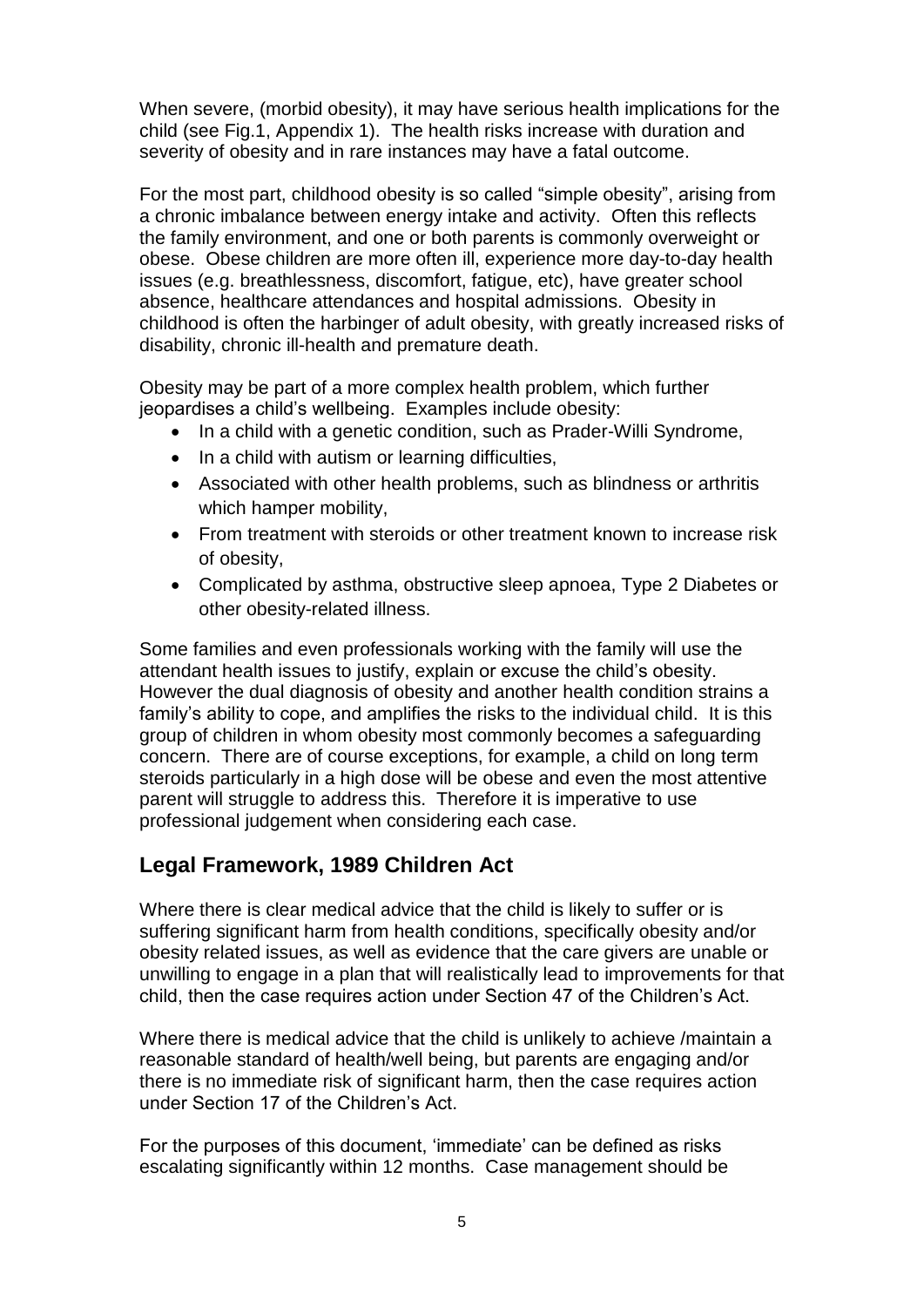regularly reviewed to ensure that the risks to the child's health and wellbeing are monitored carefully to ensure appropriate and timely actions are taken under the legal framework.

## **Safeguarding Trigger Points.**

All trigger points need to be understood in terms of managing lifestyle, including healthy eating, physical activity and behaviour change, linked to the child's overall health, safety and wellbeing.

Lack of capacity to engage

- parents/carers unable to effectively provide for the child's health needs due to additional family factors, such as learning difficulties, socioeconomic issues, unmet parental needs
- unable to attend appointments and make necessary changes to lifestyle
- weight continues, or appears to continue, to increase/or not to decrease.

Unwilling to engage

- not attending appointments
- unwilling to make any changes to child's lifestyle even with appropriate support and intervention by agencies.
- parent/carer refusing, rejecting or ignoring professional advice regarding ongoing significant health risks to their child if the weight continues to increase.
- transient or intermittent engagement
- actively frustrating efforts of professionals or child to reduce weight gain.
- oppositional behaviour: parents/carers unable/unwilling to set and maintain boundaries with child to manage lifestyle changes and allow further weight gain

Deceptive Compliance

- parents/carers appear to follow advice, but are not making any changes to lifestyle which would make a significant difference to the child's well being.
- parents/carers unwilling/unable to model appropriate behaviour to facilitate lifestyle changes

Parents/carers playing one professional off against another.

- agencies need to be aware of how parents/carers can distract professionals both within one agency and across agencies from focusing on the child by favouring one agency/professional over another. Behaviours can include:
	- o appearing helpless and/or overwhelmed
	- o being aggressive and/or confrontational
	- o using media and/or politicians and/or legal advisers to challenge the professionals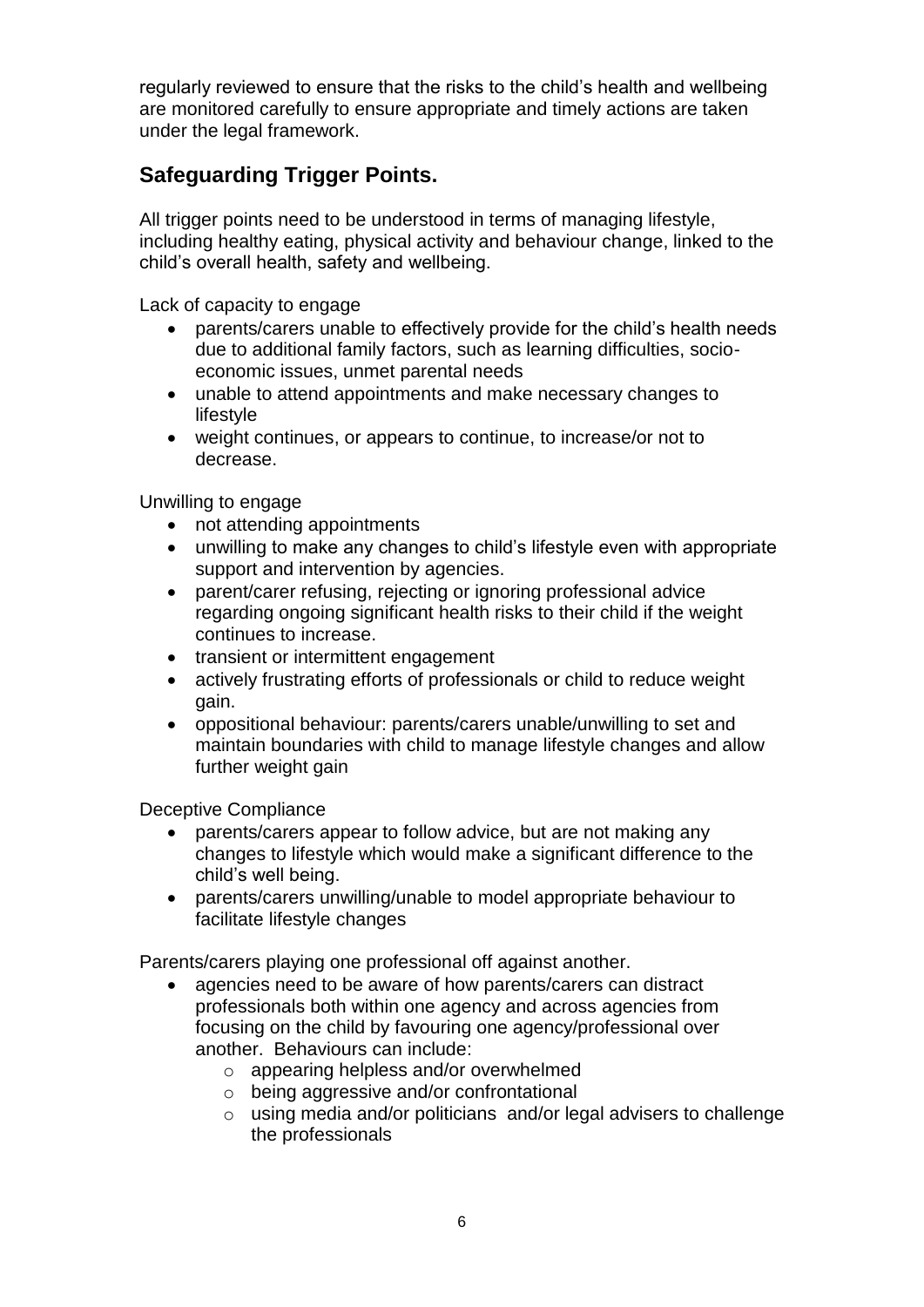- o over sensationalise particular comments/issues to detract from the significant harm being experienced by the child/young person.
- parents/carers may use medical diagnoses to justify their inability to adhere to recommended advice. Professionals need to be cognisant of the child's needs and be prepared to challenge both parents and other practitioners working with the child/family.

# **Identifying Children where there are Safeguarding Concerns**

There are number of warning signs and indicators that will support practitioners working with children and young people to **identify safeguarding concerns for children who are visibly overweight.** The following list should be considered in the context of the child's overall presentation and not in isolation:

- Sleep deprived and/or sleep apnoea: effects of inadequate rest affecting day to day functions
- Incontinence
- Inability/unwillingness to participate in physical activity
- Requires medical assessment to manage weight
- Avoidance of school weight/height measurements (National Child Measurement Programme)
- A & E attendance with mobility related injuries
- Co-morbidity, i.e. presence of one or more additional disorders (or diseases), whether related to obesity or not (see Appendix 1 for obesity related co-morbidities)
- Continuous and persistent weight gain after obesity diagnosed
- Unkempt appearance
- Depression
- Low self-esteem
- Self-harm

l

- Poor or non school attendance
- Socially isolated
- Parents/carers not engaging in weight management programmes
- Parents/carers poor mental health
- Family identity linked to obesity/intergenerational weight issues
- Any other feature of neglect

The list above is not exhaustive and need to be considered in line with safeguarding trigger points.

# **The role of the LSCB & Individual Organisations**

Chapter 1 of *Working Together 2013<sup>5</sup>* sets out the need for organisations, working together, to take a coordinated approach to ensure effective safeguarding arrangements. This is supported by the duty on local authorities

<sup>5</sup> HM Government, Working Together to Safeguard Children, A Guide to Interagency Working to Safeguard and Protect the Welfare of Children, March 2013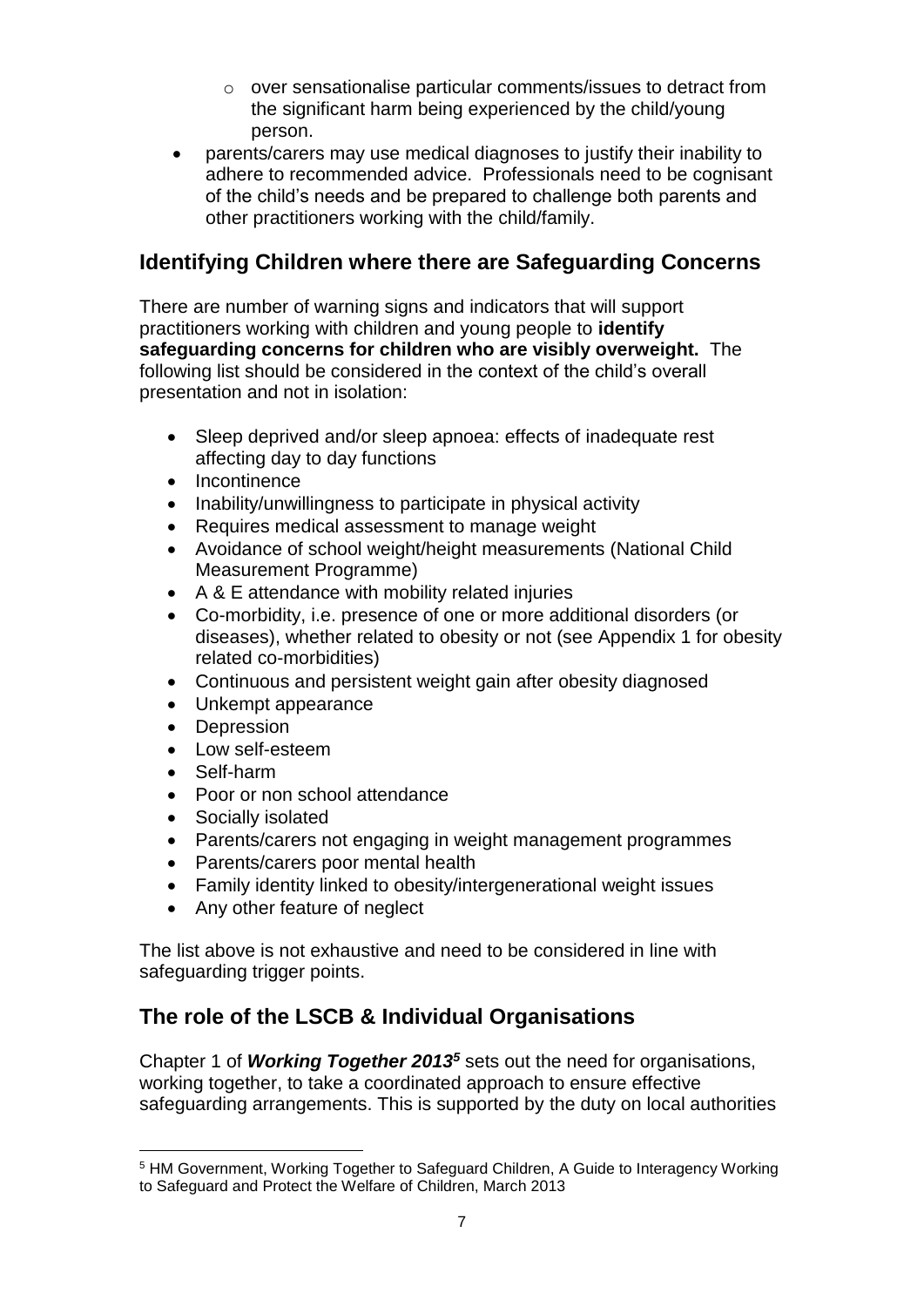under section 10 of the Children Act 2004 to make arrangements to promote cooperation to improve the wellbeing of all children in the authority's area.

In Chapter 2, the guidance provides more specific guidance on the range of individual organisations and professionals working with children and families, outlining their specific statutory duties to promote the welfare of children and ensure they are protected from harm. The child's welfare is paramount. Both professionals and the public should be aware that obesity becomes a safeguarding issue when there are wider concerns about **neglect** and/or **emotional abuse**. The children's workforce must be alert to these children, who may be isolated and/or not accessing universal services, and ensure that the risks are recognised and assessed appropriately.

Professionals and the public need to recognise that safeguarding is everybody's responsibility. However, when dealing with complex issues such as obesity there are specific contributions that can be and should be made by different agencies and these interventions and assessments need to be child focused, co-ordinated and shared appropriately.

**Paediatricians** It is important that the child's health needs are properly assessed, including, where possible, assessment of any environmental factors that are having a negative impact on their weight gain or loss. This will enable close monitoring of the parents'/carers' ability to support the child to maintain a healthy weight and active life style.

Where an obese child is on a Child Protection (CP) Plan, there are two key practice points to follow:

- The CP Plan should ensure that a paediatric assessment takes place where obesity is presenting as a safeguarding issue
- The Paediatrician should attend all child protection conference reviews and, where, appropriate core group meetings, so that the effectiveness of the weight management programme can be reviewed in line with ongoing parenting capacity monitoring

In identified safeguarding cases, consideration should be given to appointing the paediatrician as medical lead for all the child's presenting conditions. There should be regular communication with the child's GP to assess whether or not any other arising health concerns are considered in light of concerns over his/her health. This principle should be applied for any health professionals responsible for primary care, such as school nurses or health visitors, to ensure that the paediatrician maintains a holistic overview of the risks.

#### **Other Health Professionals**

Other health professionals including GPs, school nurses, health visitors and paramedics, should be mindful of the delineation between obesity as a health issue and a safeguarding concern, using the indicators above. Most cases of obesity will be managed by health, working with parents, however when the lifestyle challenges trigger failure to thrive concerns safeguarding referrals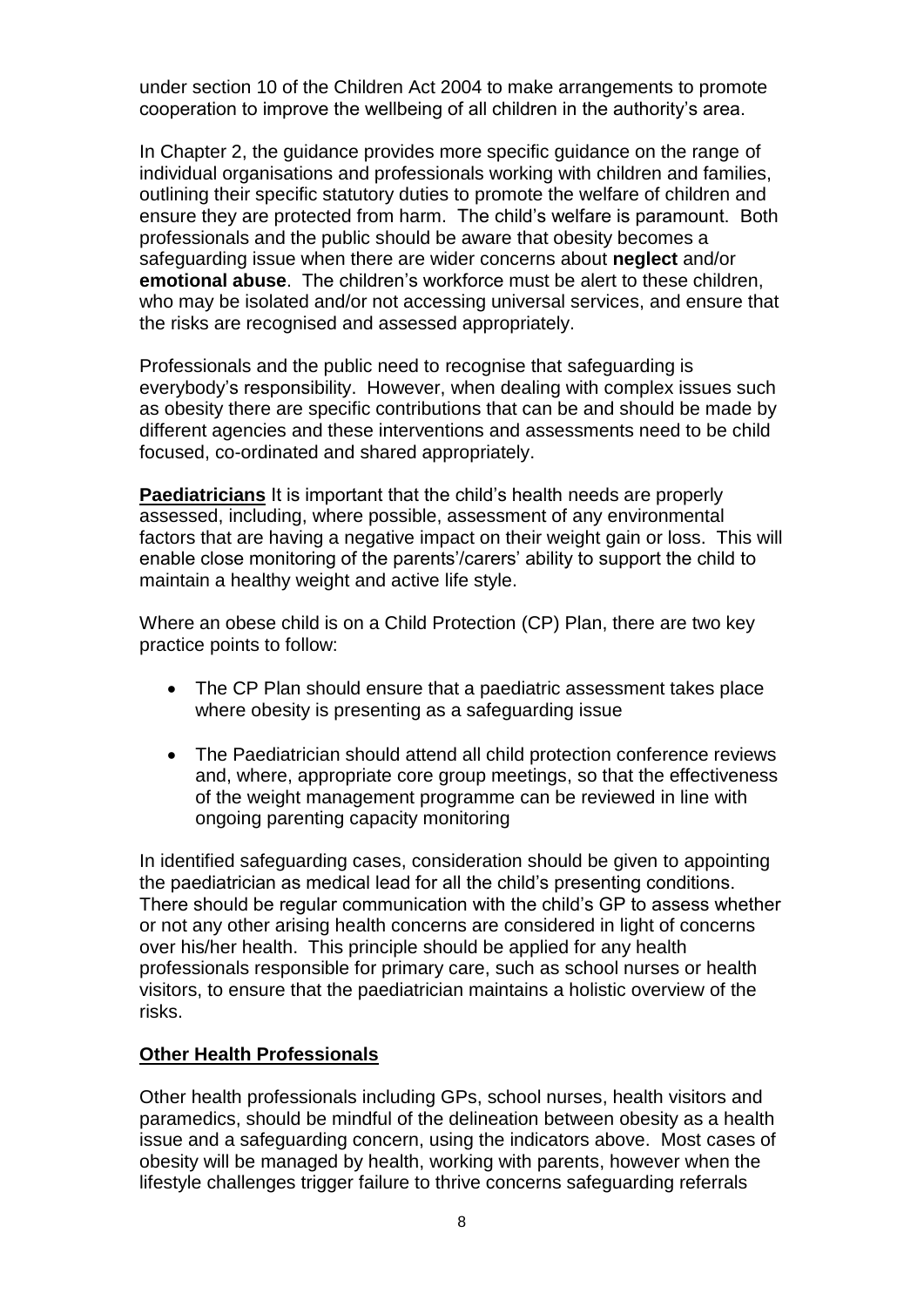should be considered. When the health professional recognise that their interventions alone are not having any impact on the weight management and the health risks are escalating, they need to ensure that their concerns are shared with the wider children's workforce.

#### **Education**

Schools who have concerns about a child's weight must establish that the child's health is being managed and, with parents' consent, confirm with health colleagues that an appropriate weight management programme is in place. If consent is not gained, the school should clearly record its concerns and keep a log to monitor the weight, how it is being managed and whether the parents are supporting the child to exercise and eat healthily.

The school is in the strongest position to monitor the day to day impact of persistent weight gain and the parents' ability to manage the child's weight and **should not rely solely on the health professionals' interventions**. If the child's weight continues to increase and the indicators noted above are identified, a referral to social care should be made (see Referral and Risk Assessment below). Challenges need to be recorded clearly.

Schools should be prepared to challenge any barriers presented by parents in addressing lifestyle changes such as not allowing the child to participate in physical activities. All concerns should be recorded and where appropriate shared with partners to better assess the risks.

Schools involved in child protection conferences and/or core groups should ensure that they record on a regular basis any information that the child gives them regarding their eating patterns so that they can report on whether or not parents are being compliant with the CP Plan. Consideration should be given to the impact of obesity on the child's emotional well being and the school should record observations on any signs of emotional harm, such as depression, isolation or bullying. Any activities that the child cannot engage with due to their weight should be noted in terms of the impact of social isolation as well as affecting educational attainment. This should be recorded in the log.

#### **Social Care**

Social workers - including frontline staff, their Managers, and Conference Chairs - with case loads of children with obesity related safeguarding concerns should be aware of the safeguarding warning signs and indicators noted above. As safeguarding leads, they should ensure that all aspects of non compliance with the CP Plan are communicated to all core group members as and when this occurs, and not wait until reporting the incidences at the next core group. This will enable any patterns to be identified, and where the parent/carer fails to comply with a particular agency/agencies to be identified quickly and challenged. Parents/care givers and young people will need to be informed that this will happen and the reasons why.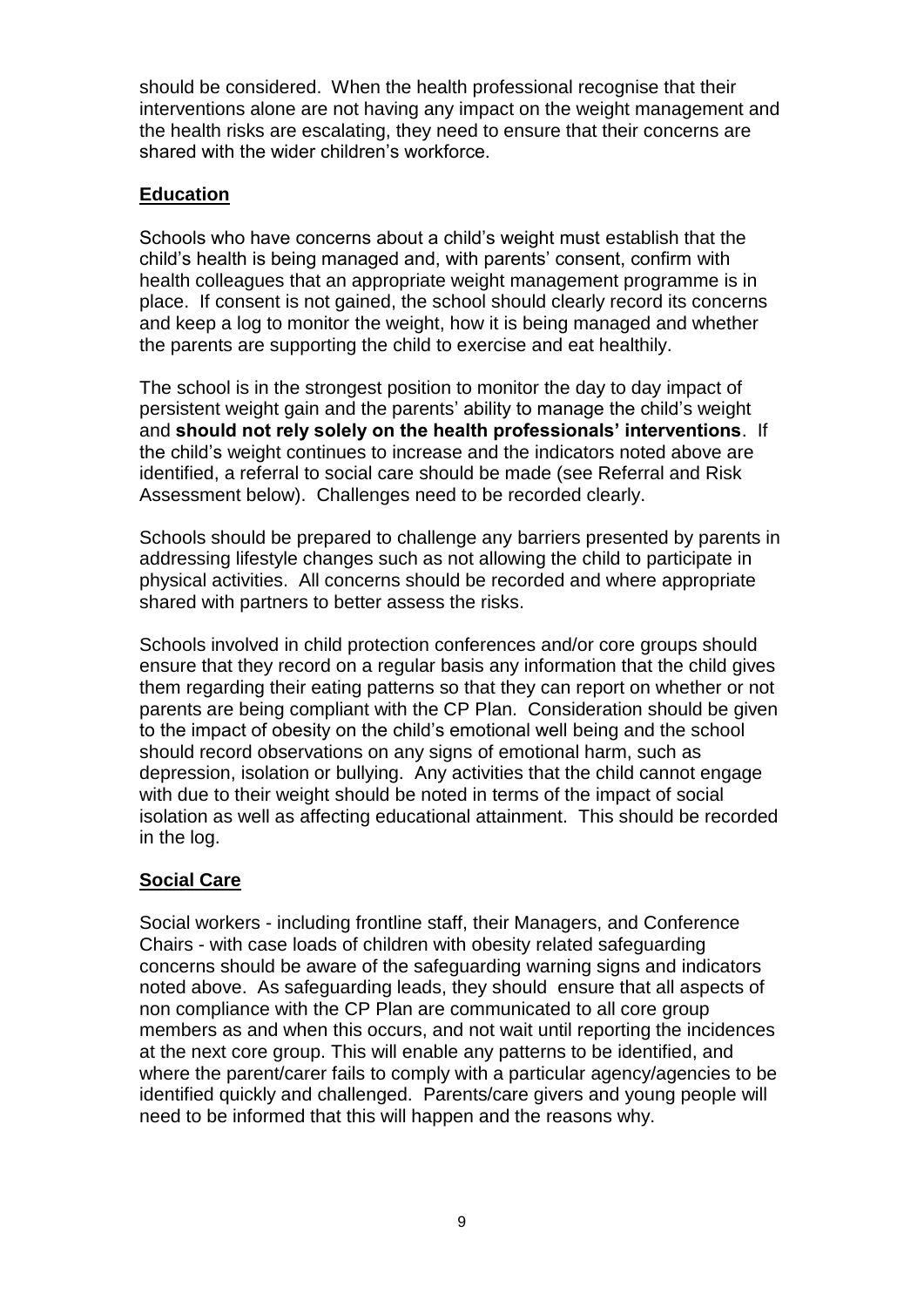Non compliance includes:

- not attending school
- missing medical appointments
- not participating in physical activity unless there is clear medical evidence which is signed off by the Paediatrician overseeing the child's health plan
- parents/carers intervening to prevent their child from participating in physical activity

 parents/carers consistently providing inappropriate lunches/snacks . Independent Reviewing Officers working with Looked After Children who are obese should challenge any lack of progress to reduce/manage weight within the care plan. Carers need to be supported to understand the risks and ensure that the child in their care makes appropriate progress.

#### **Police**

Childhood Obesity per se should be managed primarily by parents and carers with incremental support from Health and Children's Social Care.

The police may well engage in multi-agency strategy discussions in cases where a child is considered likely to suffer significant harm (Section 47 of the Children Act 1989) where their obesity is cited as a primary factor. However, the role of the police within the Child Safeguarding partnership is to investigate and prosecute criminal offences. To that end any neglect or illtreatment of a child would ordinarily be considered under Section 1(1) of the Children and Young Persons Act 1933 which states:

If a person who has attained the age of sixteen years and has responsibility for a child or young person under that age, wilfully assaults, ill-treats, neglects, abandons, or exposes him, or causes or procures him to be assaulted, illtreated, neglected, abandoned, or exposed, in a manner likely to cause him unnecessary suffering or injury to health (including injury to or loss of sight, hearing, limb, or organ of the body, and any mental derangement), that person is guilty of a misdemeanour

Any police involvement must be determined by the facts presented. There has to be a very distinct line drawn where the potential harm is directly attributable to wilful acts or omissions by the parent or carer.

In any event the police involvement will be very reliant on the combined information of the agencies engaged with the child and information sharing will be crucial to any action taken by police.

Whilst not prescriptive, the below should be considered as the threshold to police involvement.

1. The child is Obese and their weight is continuing overall to increase disproportionately to age **OR** is not reducing in line with a realistic and achievable health plan

**AND**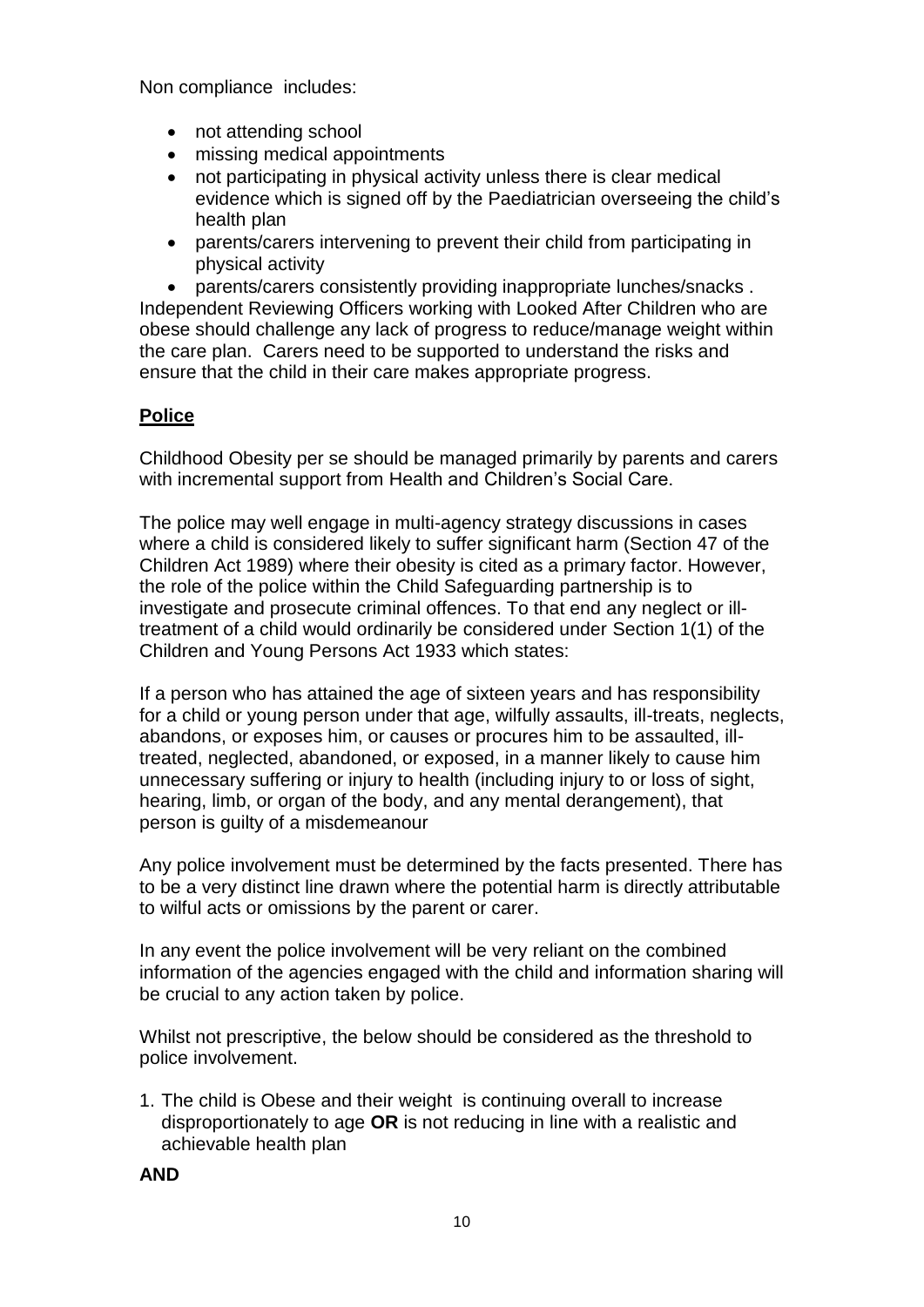2. Paediatric examination shows that this is leading to co-morbidity factors (other medical factors as a direct result of the obesity)

### **AND**

3. the parents or carers are aware of the risks and have the capacity and capability to engage in their child's treatment

#### **AND**

4. they are frustrating, or unnecessarily failing to engage in, a coordinated plan to improve the child's health

#### **AND**

5. the child is likely to be caused unnecessary suffering or injury to health

It will be important to be able to discern cases where the parents or carers require significant support in the management of their child's obesity. Such cases may include genetic conditions (e.g. Praderwilli Syndrome) or perhaps cases where the parents or carers do not have the ability to properly manage these more complex needs. Except in exceptional circumstances these cases will be managed by Health and Children's Social Care.

### **Referrals and Risk Assessment**

It can be difficult to discuss obesity with parents who may be hostile, unreceptive or who lack capacity to recognise the safeguarding implications. Regardless, the protection and welfare of the child is the priority and it is everyone's responsibility to act on their concerns.

All referrals should go through the Multi-Agency Safeguarding Hub, (MASH) using the NSCB1 referral form, with the parents'/carers consent unless there are significant safeguarding concerns (see Legal Framework above). Any professional considering referring a child where the safeguarding concerns are linked to obesity should consider the contents of this policy before making the referral, specifically safeguarding indicators and triggers.

A proper balanced assessment will depend on both the medical and social assessments of the child. Most referrals will likely come from a single agency viewpoint. To this end each child that meets the threshold should be referred to the missing element to ensure that a holistic picture is properly formed.

To aid professionals in making this decision an analysis tool has been developed and is attached as Appendix 2, health professionals/clinicians and Appendix 3 for all other children's workforce staff. This information should be included as an addendum to the NSCB1 and/or the contents included on the referral form.

We also include an intervention scale to assist the decision makers in agreeing actions at Appendix 4.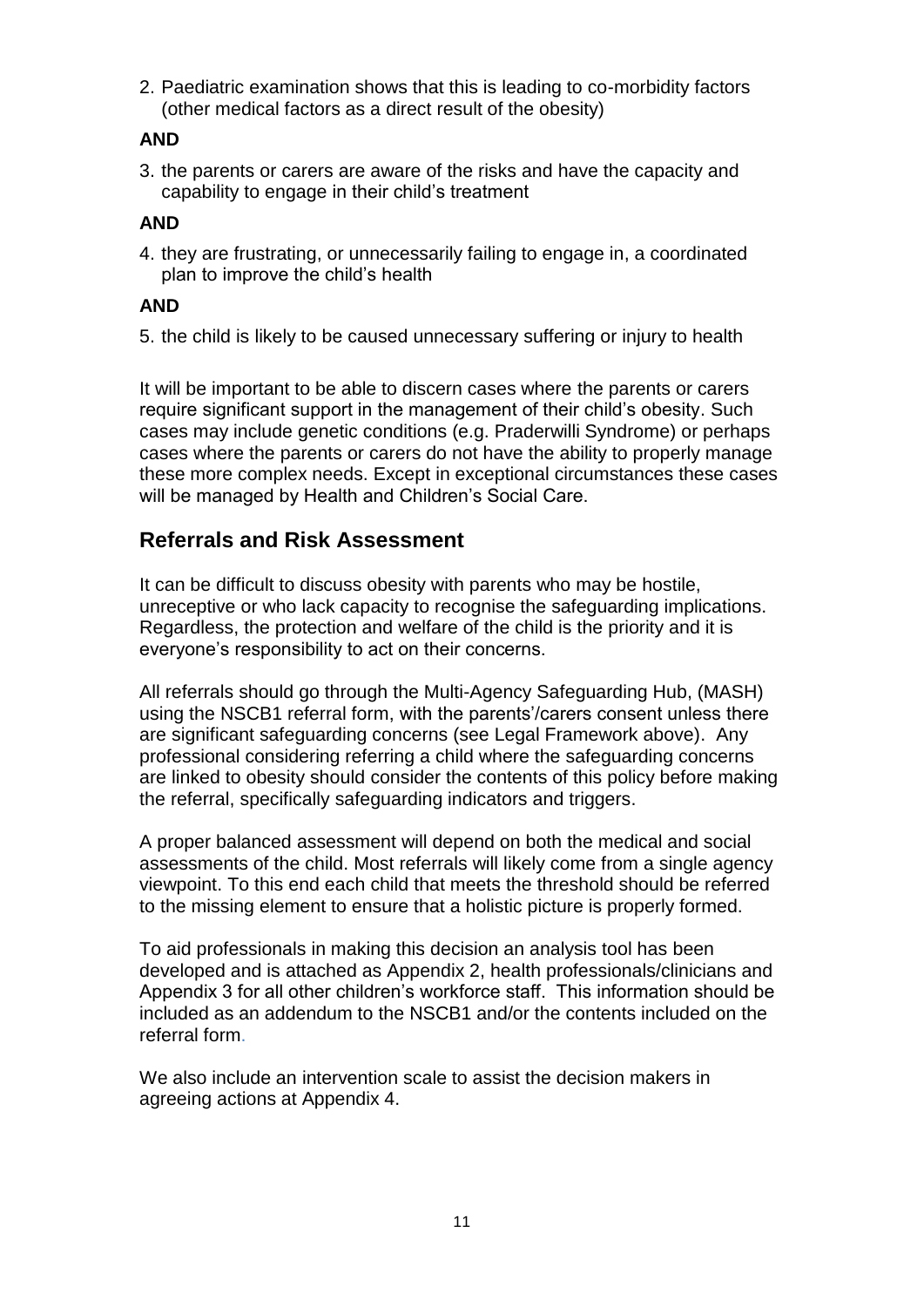### **Appendices**

### **Appendix 1**

Childhood overweight and obesity is a critical risk factor for a range of health and social consequences summarised

**Figure 1:** Health risks associated with childhood overweight and obesity Ebbeling CB, Pawlak DB, Ludwig DS. Childhood obesity: public-health crisis, common sense cure. Lancet 2002;360:473-82.

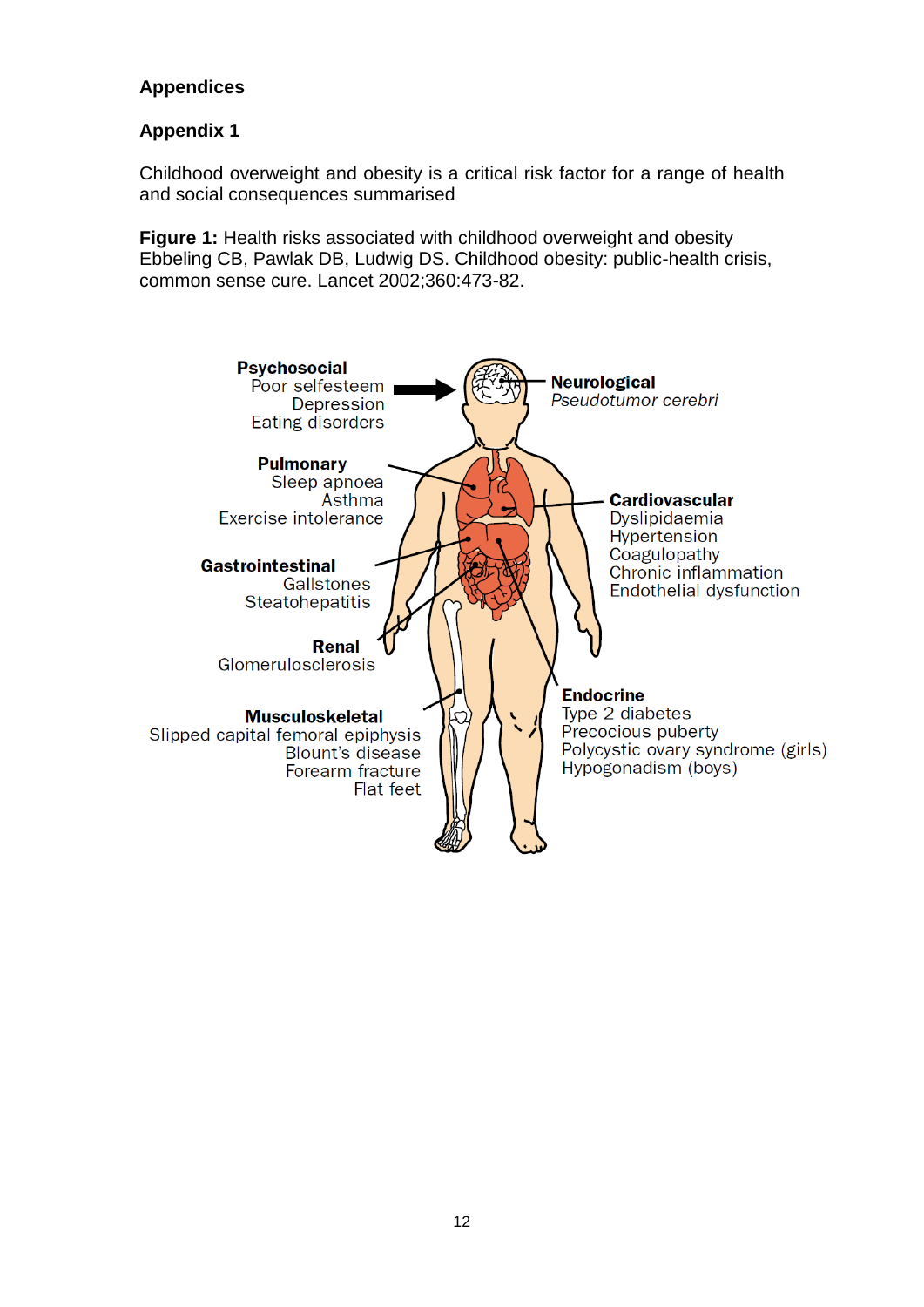# **Appendix 2 – Analysis Tool for Health Professionals – Addendum to NSCB1**



#### **ANALYSIS TOOL: IMPACT OF OBESITY ON SAFEGUARDING (Health Practitioner/Clinicians)**

| Name Of Referrer                                                            |   |            |            |                  |                             |           |  |
|-----------------------------------------------------------------------------|---|------------|------------|------------------|-----------------------------|-----------|--|
| Referrers agency                                                            |   |            |            |                  |                             |           |  |
| Name of Child                                                               |   |            |            |                  |                             |           |  |
| School/Other Education (please specify)                                     |   |            |            |                  |                             |           |  |
| <b>General</b>                                                              |   |            |            | <b>Response</b>  |                             |           |  |
| Are the parents / carers aware of this referral?                            |   |            |            | <b>YES</b>       |                             | <b>NO</b> |  |
| Are the parents likely to be receptive to support?                          |   |            |            | <b>YES</b>       |                             | <b>NO</b> |  |
| <b>Identifying Obesity</b>                                                  |   |            |            | <b>Response</b>  |                             |           |  |
| Has the child been formally diagnosed as Clinically<br>Obese?               |   |            | <b>Yes</b> | <b>No</b>        | Not Known                   |           |  |
| Are you or your agency actively recording the child's<br>weight and height? |   |            |            | <b>YES</b>       |                             | <b>NO</b> |  |
| If not please detail your concerns about the child's<br>obesity?            |   |            |            |                  |                             |           |  |
| Is the child currently engaged with Children's Services?                    |   | Yes<br>Yes | <b>No</b>  | Not Known        |                             |           |  |
| Is the child on a weight management plan?                                   |   |            |            |                  | <b>No</b>                   | Not Known |  |
| Has the child made any progress on the plan?                                |   |            |            |                  | <b>No</b>                   | Not Known |  |
| Are there any other Child Safeguarding Concerns?                            |   |            |            |                  | <b>No</b>                   | Not Known |  |
| <b>Co-Morbidity Factors</b>                                                 |   |            |            | <b>Prognosis</b> |                             |           |  |
| Are you aware of any co-morbidity factors?                                  |   |            |            |                  |                             |           |  |
| Asthma                                                                      |   |            |            |                  |                             |           |  |
| Sleep apnoea                                                                |   |            |            |                  |                             |           |  |
| Joint problems                                                              |   |            |            |                  |                             |           |  |
| Weight related injuries (Sprains, Breaks etc)                               |   |            |            |                  |                             |           |  |
| Incontinence                                                                |   |            |            |                  |                             |           |  |
| <b>Skin conditions</b>                                                      |   |            |            |                  |                             |           |  |
| <b>Diabetes</b>                                                             |   |            |            |                  |                             |           |  |
| Other (Please Specify)                                                      |   |            |            |                  |                             |           |  |
| <b>General Observations on Safeguarding Triggers</b>                        |   |            |            |                  | <b>Comments and details</b> |           |  |
| Parents/carers lack capacity to                                             | Y | N          | <b>Not</b> |                  |                             |           |  |
| engage                                                                      |   |            | Known      |                  |                             |           |  |
| Parents/carers unwilling to                                                 | Y | N          | <b>Not</b> |                  |                             |           |  |
| engage                                                                      |   |            | Known      |                  |                             |           |  |
| <b>Concerns about Deceptive</b>                                             | Y | N          | <b>Not</b> |                  |                             |           |  |
| Compliance                                                                  |   |            | Known      |                  |                             |           |  |
| Parents/carers play one                                                     | Y | N          | <b>Not</b> |                  |                             |           |  |
| professional off against another.                                           |   |            | Known      |                  |                             |           |  |
| Child's outcomes are                                                        | Y | N          | <b>Not</b> |                  |                             |           |  |
| compromised by weight gain, e.g.                                            |   |            | Known      |                  |                             |           |  |
| social presentation/interaction                                             |   |            |            |                  |                             |           |  |
| with peers/educational attainment                                           |   |            |            |                  |                             |           |  |
| Concerns escalating over time                                               | Y | N          | <b>Not</b> |                  |                             |           |  |
| (Specify time period)                                                       |   |            | Known      |                  |                             |           |  |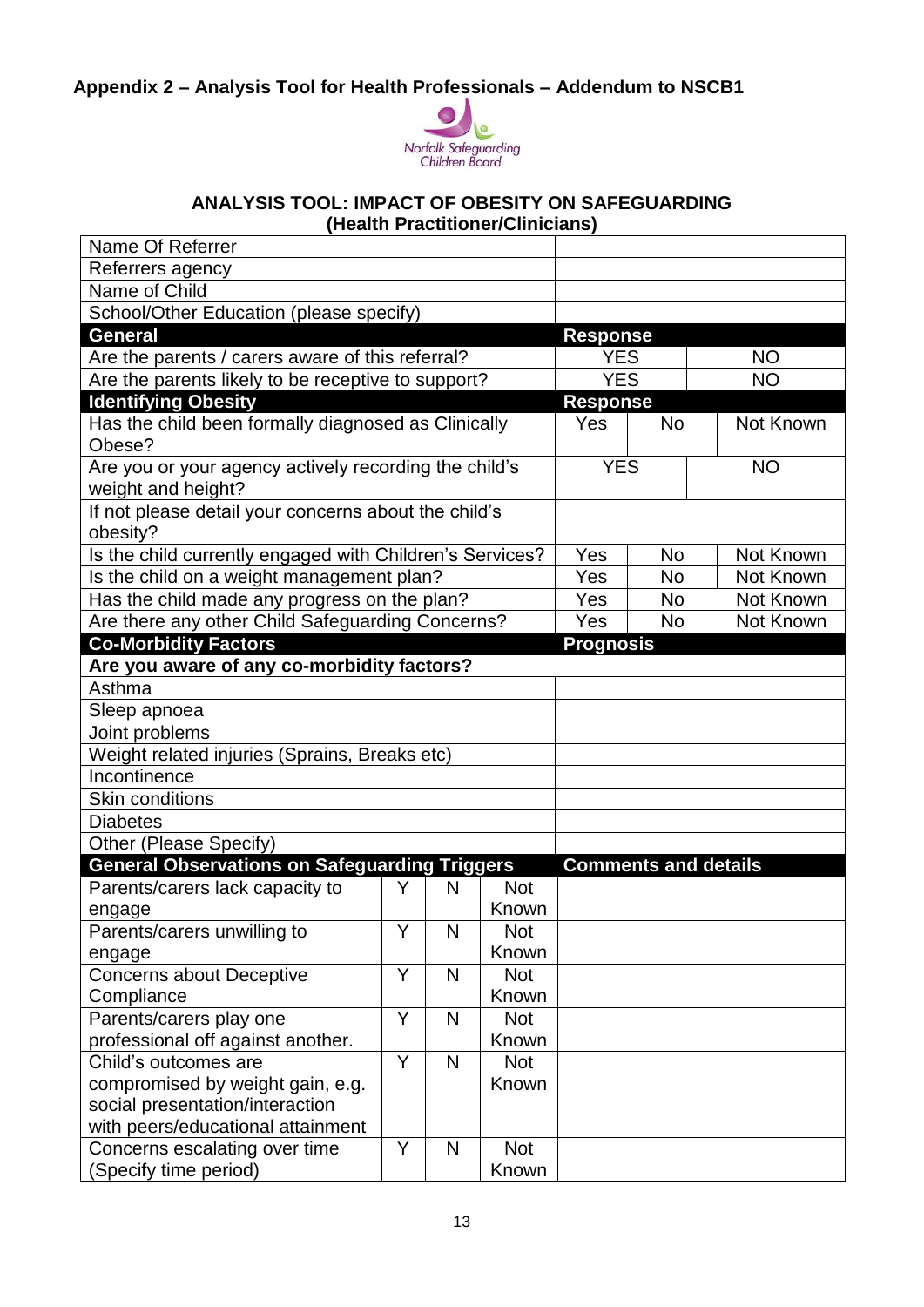**Appendix 3 – Analysis Tool for Non-Health Professionals – Addendum to NSCB1**



#### **ANALYSIS TOOL: IMPACT OF OBESITY ON SAFEGUARDING (Non-Health Professionals/Practitioners)**

| Name Of Referrer                                                               |     |              |                     |                         |                             |                                 |  |
|--------------------------------------------------------------------------------|-----|--------------|---------------------|-------------------------|-----------------------------|---------------------------------|--|
| Referrers agency                                                               |     |              |                     |                         |                             |                                 |  |
| Name of Child                                                                  |     |              |                     |                         |                             |                                 |  |
| School/Other Education (please specify)                                        |     |              |                     |                         |                             |                                 |  |
| <b>General</b>                                                                 |     |              |                     | <b>Response</b>         |                             |                                 |  |
| Are the parents / carers aware of this referral?                               |     |              |                     | <b>YES</b><br><b>NO</b> |                             |                                 |  |
| Are the parents likely to be receptive to support?                             |     |              |                     |                         | <b>YES</b>                  | <b>NO</b>                       |  |
| <b>Identifying Obesity</b>                                                     |     |              |                     |                         | <b>Response</b>             |                                 |  |
| Has the child been formally diagnosed as Clinically                            |     |              |                     | <b>Yes</b>              | <b>No</b>                   | Not Known                       |  |
| Obese?                                                                         |     |              |                     |                         |                             |                                 |  |
| Are you or your agency actively recording the child's                          |     |              |                     | <b>YES</b>              |                             | <b>NO</b>                       |  |
| weight and height?                                                             |     |              |                     |                         |                             |                                 |  |
| If not please detail your concerns about the child's                           |     |              |                     |                         |                             |                                 |  |
| obesity?                                                                       |     |              |                     |                         |                             |                                 |  |
| Is the child currently engaged with Health Services in                         |     | Yes          | <b>No</b>           | Not Known               |                             |                                 |  |
| relation to their weight management?                                           | Yes |              |                     |                         |                             |                                 |  |
| Is the child gaining weight and, if so, over what period?                      |     |              |                     |                         | <b>No</b>                   | Not Known                       |  |
| Are there any other Child Safeguarding Concerns?                               |     | Yes          | <b>No</b>           | Not Known               |                             |                                 |  |
| <b>Co-Morbidity Factors</b>                                                    |     |              |                     |                         |                             | <b>Comments on presentation</b> |  |
| Can you detail any co-morbidity factors?                                       |     |              |                     |                         |                             |                                 |  |
| Asthma                                                                         |     |              |                     |                         |                             |                                 |  |
| Sleep apnoea                                                                   |     |              |                     |                         |                             |                                 |  |
| Joint problems                                                                 |     |              |                     |                         |                             |                                 |  |
| Weight related injuries (Sprains, Breaks etc)                                  |     |              |                     |                         |                             |                                 |  |
| Incontinence                                                                   |     |              |                     |                         |                             |                                 |  |
| <b>Skin conditions</b>                                                         |     |              |                     |                         |                             |                                 |  |
| <b>Diabetes</b>                                                                |     |              |                     |                         |                             |                                 |  |
| Other (Please Specify)<br><b>General Observations on Safeguarding Triggers</b> |     |              |                     |                         |                             |                                 |  |
|                                                                                | Y   |              |                     |                         | <b>Comments and details</b> |                                 |  |
| Parents/carers lack capacity to                                                |     | N            | <b>Not</b><br>Known |                         |                             |                                 |  |
| engage<br>Parents/carers unwilling to engage                                   | Y   | $\mathsf{N}$ | <b>Not</b>          |                         |                             |                                 |  |
|                                                                                |     |              | Known               |                         |                             |                                 |  |
| Concerns about Deceptive                                                       | Y   | N            | <b>Not</b>          |                         |                             |                                 |  |
| Compliance                                                                     |     |              | Known               |                         |                             |                                 |  |
| Parents/carers playing one                                                     | Y   | N            | <b>Not</b>          |                         |                             |                                 |  |
| professional off against another.                                              |     |              | Known               |                         |                             |                                 |  |
| Child's outcomes are compromised                                               | Y   | N            | <b>Not</b>          |                         |                             |                                 |  |
| by weight gain, e.g. social                                                    |     |              | Known               |                         |                             |                                 |  |
| presentation/interaction with                                                  |     |              |                     |                         |                             |                                 |  |
| peers/educational attainment                                                   |     |              |                     |                         |                             |                                 |  |
| Concerns escalating over time                                                  | Y   | $\mathsf{N}$ | <b>Not</b>          |                         |                             |                                 |  |
| (Specify time period)                                                          |     |              | Known               |                         |                             |                                 |  |